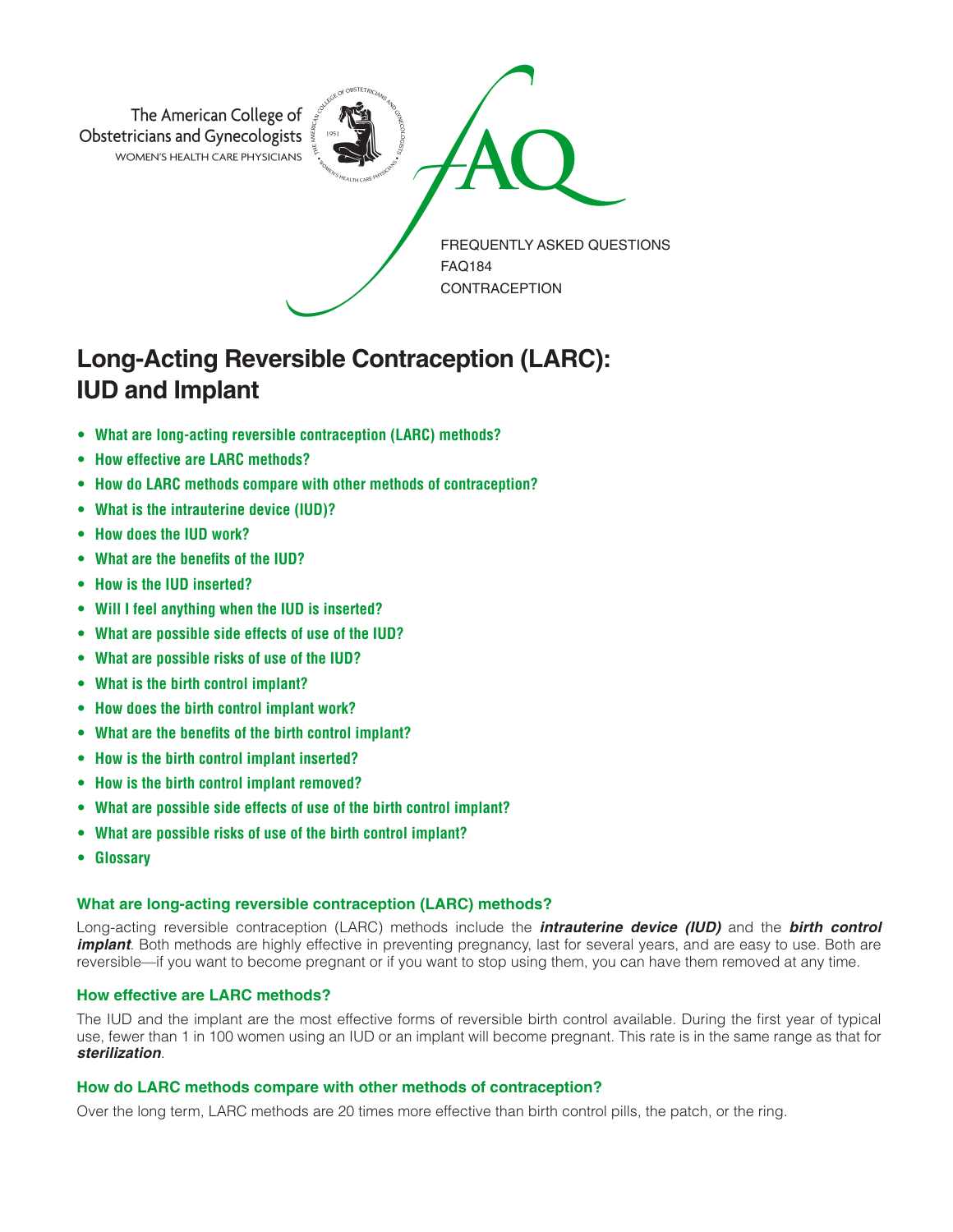## **What is the intrauterine device (IUD)?**

The IUD is a small, T-shaped, plastic device that is inserted into and left inside the *uterus*. There are two types of IUDs:

- 1. The hormonal IUD releases *progestin*. Different brands of hormonal IUDs are approved for use for up to 5 years and for up to 3 years.
- 2. The copper IUD does not contain hormones. It is approved for use for up to 10 years.

## **How does the IUD work?**

Both types of IUDs work mainly by preventing *fertilization* of the *egg* by the *sperm*. The hormonal IUDs also thicken cervical mucus, which makes it harder for sperm to enter the uterus and fertilize the egg, and keep the lining of the uterus thin, which makes it less likely that a fertilized egg will attach to it.

## **What are the benefits of the IUD?**

The IUD has the following benefits:

- Once it is in place, you do not have to do anything else to prevent pregnancy.
- No one can tell that you are using birth control.
- It does not interfere with sex or daily activities.
- It can be inserted immediately after an abortion, a miscarriage, or childbirth and while breastfeeding.
- Almost all women are able to use an IUD.
- If you wish to become pregnant or if you want to stop using it, you can simply have the IUD removed.
- The hormonal IUD helps decrease menstrual pain and heavy menstrual bleeding.
- The copper IUD also is the most effective form of *emergency contraception*.

### **How is the IUD inserted?**

A health care professional must insert and remove the IUD. He or she will review your medical history and will perform a *pelvic exam*. To insert the IUD, the IUD is placed in a slender plastic tube. The tube is inserted into the *vagina* and guided through the *cervix* into the uterus. The tube is withdrawn, leaving the IUD in place.

### **Will I feel anything when the IUD is inserted?**

Insertion of the IUD may cause some discomfort. Taking over-the-counter pain relief medication before the procedure may help. The IUD has a string made of thin plastic threads. After insertion, the strings are trimmed so that 1–2 inches extend past the cervix into your vagina. The strings should not bother you.

#### **What are possible side effects of use of the IUD?**

With the copper IUD, menstrual pain and bleeding may increase at first. Bleeding between periods may occur. Both effects are common in the first few months of use. Pain and heavy bleeding usually decrease within 1 year of use.

The hormonal IUDs may cause spotting and irregular bleeding in the first 3–6 months of use. The amount of menstrual bleeding and the length of the menstrual period usually decrease over time. Menstrual pain also usually decreases. A few women also may have side effects related to the hormones in these IUDs. These side effects may include headaches, nausea, depression, and breast tenderness.

### **What are possible risks of use of the IUD?**

Serious complications from use of an IUD are rare. However, some women do have problems. These problems usually happen during or soon after insertion:

- The IUD may come out of the uterus. This happens in about 5% of users in the first year of using the IUD.
- The IUD can perforate (or pierce) the wall of the uterus during insertion. It is rare and occurs in only about 1 out of every 1,000 insertions.
- **Pelvic inflammatory disease (PID)** is an infection of the uterus and fallopian tubes. PID may cause scarring in the reproductive organs, which may make it harder to become pregnant later. The risk of PID is only slightly increased in the first 20 days after insertion of an IUD, but the overall risk still is low (fewer than 1 in 100 women).
- Rarely, pregnancy may occur while a woman is using an IUD.
- In the rare case that a pregnancy occurs with the IUD in place, there is a higher chance that it will be an *ectopic pregnancy*.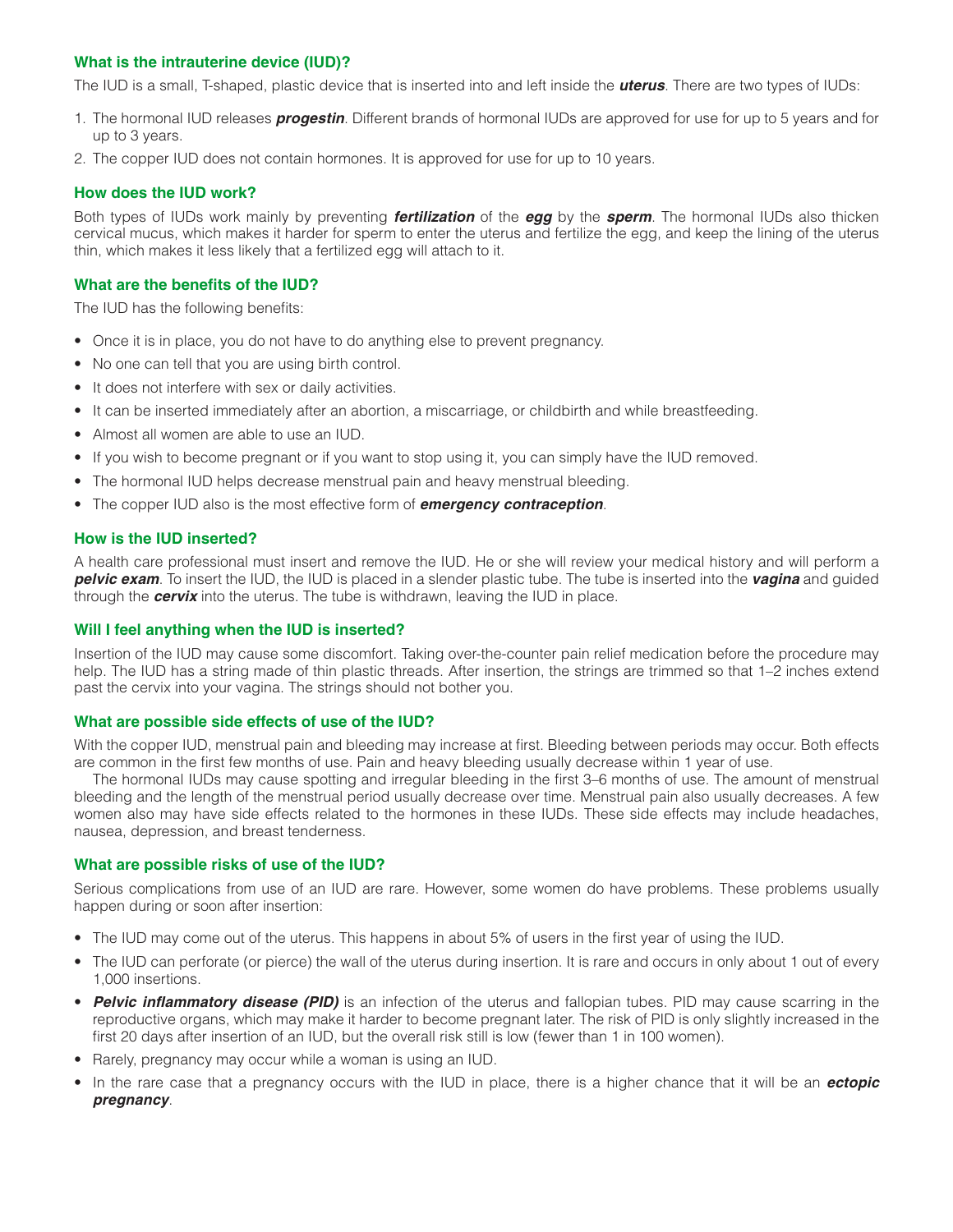## **What is the birth control implant?**

The birth control implant is a single flexible rod about the size of a matchstick that is inserted under the skin in the upper arm. It releases progestin into the body. It protects against pregnancy for up to 3 years.

## **How does the birth control implant work?**

The progestin in the implant prevents pregnancy mainly by stopping *ovulation*. In addition, the progestin in the implant thickens cervical mucus, which makes it harder for sperm to enter the uterus and fertilize the egg. Progestin also keeps the lining of the uterus thin, making it less likely that a fertilized egg will attach to it.

## **What are the benefits of the birth control implant?**

The implant has the following benefits:

- Once it is in place, you do not have to do anything else to prevent pregnancy.
- No one can tell that you are using birth control.
- It can be inserted immediately after an abortion, a miscarriage, or childbirth and while breastfeeding.
- It does not interfere with sex or daily activities.
- Almost all women are able to use the implant.
- If you wish to become pregnant or if you want to stop using it, you can simply have the implant removed.

## **How is the birth control implant inserted?**

The implant is inserted into your arm by a health care professional. A small area on your upper arm is numbed with a local anesthetic. No incision is made. The implant is placed under the skin with a special inserter. The procedure takes only a few minutes.

### **How is the birth control implant removed?**

To remove the implant, the area is numbed. One small incision is made. The implant then is removed.

## **What are possible side effects of use of the birth control implant?**

The most common side effect of the implant is unpredictable bleeding. For some women, these bleeding patterns improve over time. Some women have less menstrual pain while using the implant. In some women, bleeding stops completely. Other common side effects include mood changes, headaches, acne, and depression. Some women have reported weight gain while using the implant, but it is not clear whether it is related to the implant.

### **What are possible risks of use of the birth control implant?**

Possible risks include problems with insertion or removal of the implant. These problems occur in less than 2% of women. Although rare, if a woman becomes pregnant while the implant is inserted, there is a slightly increased risk that it will be an ectopic pregnancy.

### **Glossary**

**Birth Control Implant:** A small, single rod that is inserted under the skin in the upper arm by a health care provider. It releases a hormone and protects against pregnancy for up to 3 years.

*Cervix:* The lower, narrow end of the uterus at the top of the vagina.

**Ectopic Pregnancy:** A pregnancy in which the fertilized egg begins to grow in a place other than inside the uterus, usually in one of the fallopian tubes.

*Egg:* The female reproductive cell produced in and released from the ovaries; also called the ovum.

*Emergency Contraception:* Methods that are used to prevent pregnancy after a woman has had sex without birth control, after the method she used has failed, or if a woman is raped.

*Fertilization:* Joining of the egg and sperm.

**Intrauterine Device (IUD):** A small device that is inserted and left inside the uterus to prevent pregnancy.

*Ovulation:* The release of an egg from one of the ovaries.

**Pelvic Exam:** A physical examination of a woman's reproductive organs.

**Pelvic Inflammatory Disease (PID):** An infection of the uterus, fallopian tubes, and nearby pelvic structures.

**Progestin:** A synthetic form of progesterone that is similar to the hormone produced naturally by the body.